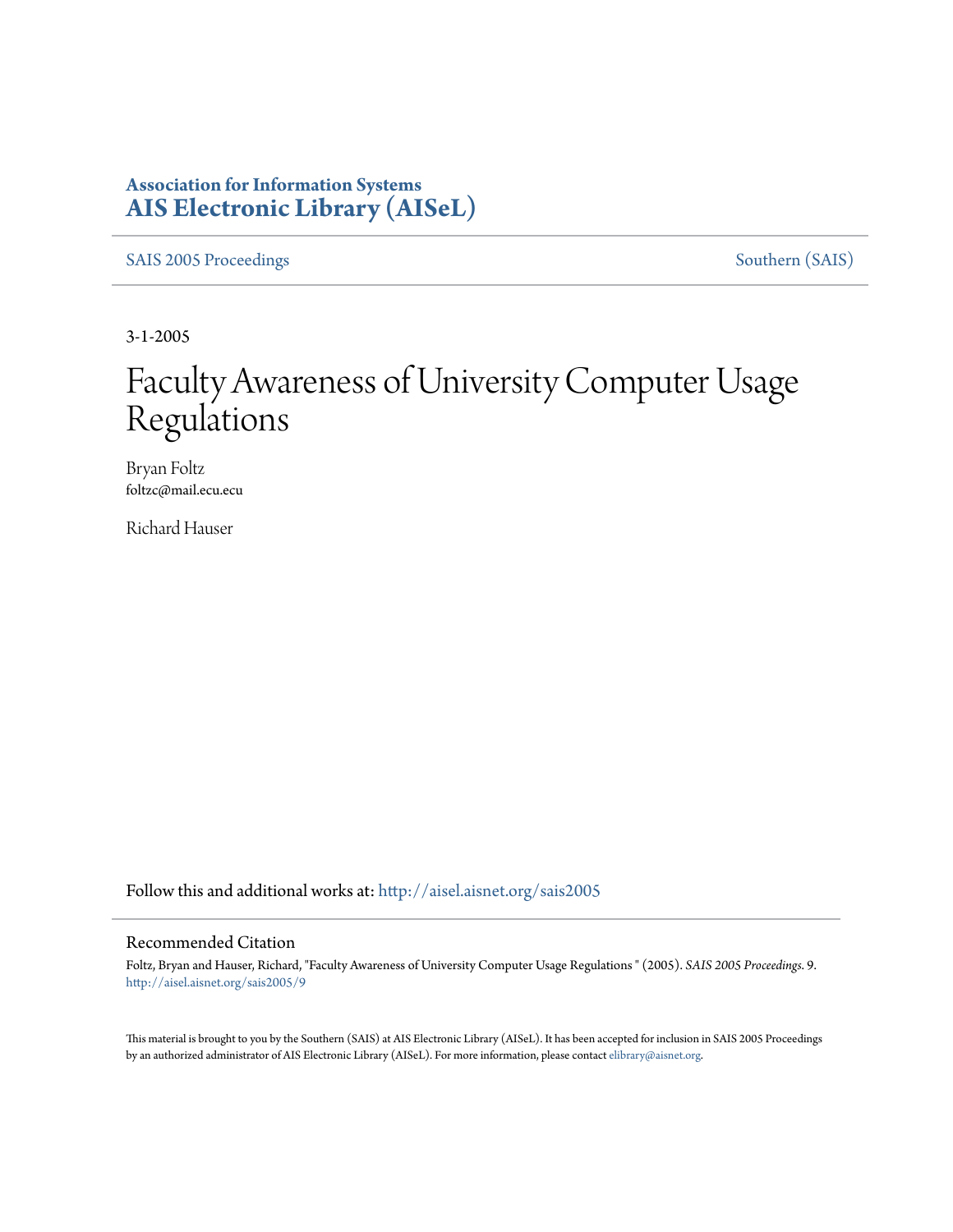# **FACULTY AWARENESS OF UNIVERSITY COMPUTER USAGE REGULATIONS**

**Bryan Foltz East Carolina University**  [foltzc@mail.ecu.ecu](mailto:foltzc@mail.ecu.ecu)

**Richard Hauser East Carolina University**  [hauserr@mail.ecu.edu](mailto:hauserr@mail.ecu.edu)

### **Abstract**

*This study examined faculty awareness of computer usage regulations in the following areas: awareness, diffusion, effectiveness, and perception of the security environment. In addition, the concept of social trust as it relates to computer security was explored. In general, the survey found respondents to be rather neutral in regards to their knowledge of computer security regulations. They also tended to have less confidence in their peers' or students' knowledge of these regulations. Not surprisingly, those who perceived the risk of computer misuse to be high were more likely to discuss it with their students. The most interesting part of this study lies in the concept of social trust as it relates to computer security. Our results provide some support for the notion that many faculty members may simply fail to read the policies since other, potentially more knowledgeable, individuals are in charge of preventing computer misuse*

**Keywords: Security, computer usage policy, computer misuse, social trust** 

## **Introduction**

While computers have increasingly become indispensable in both business and education, incidences of both computer security violations and misuse are occurring at an alarming rate. Security violations run the gamut from denial of service and viral attacks to information theft. In fact, the security incident rate now doubles every year (Piscitello and Kent, 2003). The 2002 CSI/FBI Computer Crime and Security Survey recently found that over 90% of respondents had detected security breaches, up from 85% the prior year (Power, 2002). Power (2002) also notes that the cost of these incidents has increased dramatically. Although only 44% of respondents quantified financial losses due to these incidents, the total losses reported totaled \$455.8 million, up from \$377.8 million in the 2001 survey.

Universities may be even more susceptible to security violations. The unique nature of the teaching/learning/research environment requires a large number and variety of computing platforms, networks, and software packages. Many times, faculty, staff, or students may not be aware of the nature of the networks on which they install software. This can lead to inadequate security procedures that can leave the system open to security breaches (Rezmierski et al., 2002).

In addition, universities are also besieged by incidents of misuse including peer to peer file sharing, accessing inappropriate websites, and copyright infringement.. At the University of Florida, for example, 3,500 simultaneous connections to Kazaa were recorded last year (King, 2003). Obviously this is both a legal and bandwidth problem.

In an attempt to limit these problems, many universities have instituted written computer usage policies for faculty, staff, and students. Gaining awareness of these policies has sometimes proved difficult. Students, in particular, often obtain information about computer security regulations from student handbooks, campus newspaper articles, and word of mouth. More importantly, students often look to faculty for information regarding proper computer use. It is important, therefore, that faculty be aware of and understand computer usage policies. For that reason, this research investigates faculty awareness of those policies.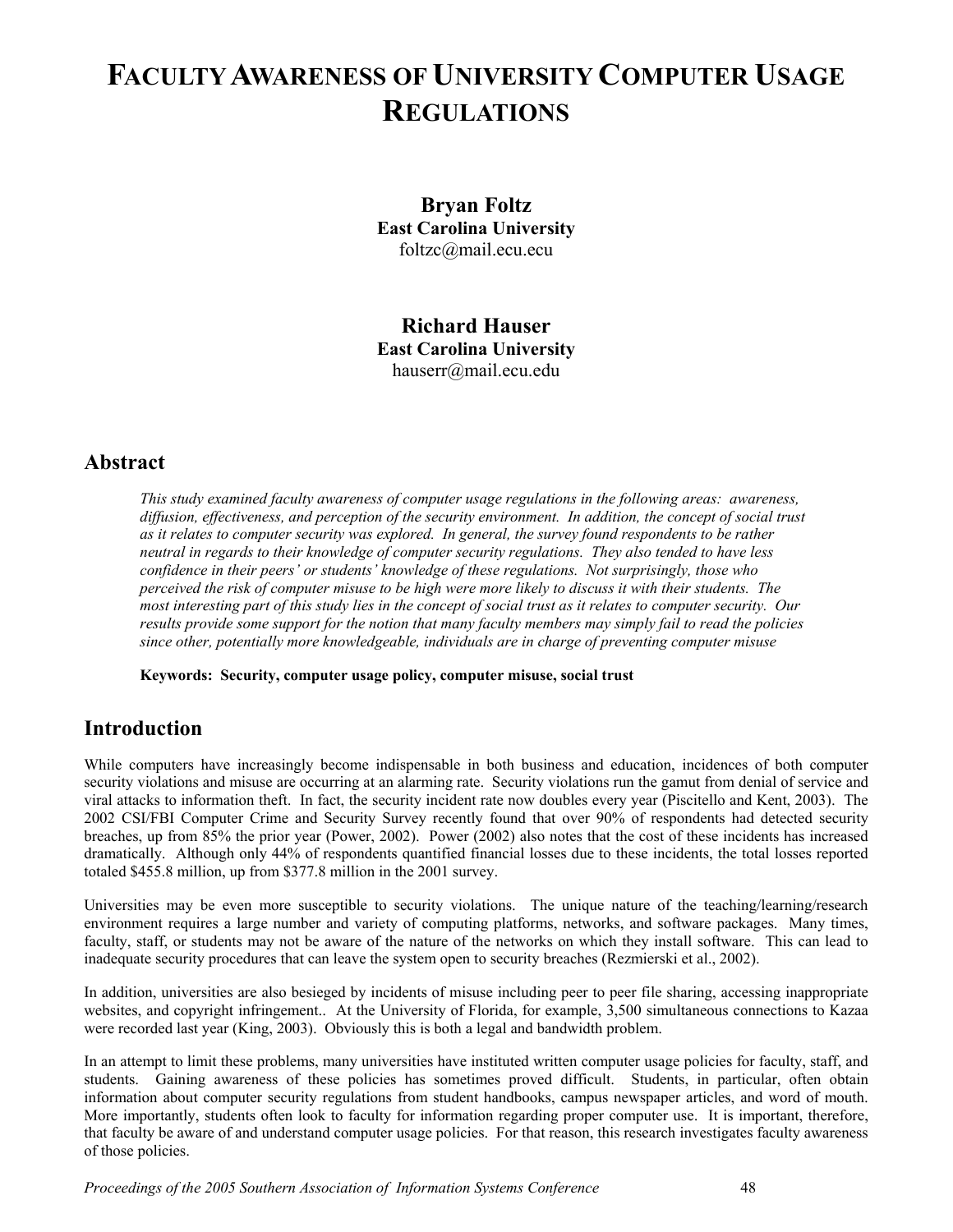# **Computer Usage Policies**

Computer usage policies are considered the cornerstone of computer security (Backhouse and Dhillon, 1995). These written policy statements detail acceptable and unacceptable uses of an organizational information system, and often contain information regarding sanctions for unacceptable use as well. Such statements are thought to reduce the performance of misuse within organizations (Straub, 1987).

Computer usage policies are based on the Theory of General Deterrence (Harrington, 1996). The Theory of General Deterrence (TGD) suggests that punishing an offender will prevent others from committing the same action. In short, "the imposition of sanctions on one person may demonstrate to the rest of the public the expected costs of a criminal act, and thereby discourage criminal behavior in the general population" (Nagin, 1978, p. 96).

However, most computer usage policies share one critical assumption with the TGD. These policies, like the TGD, assume that individuals are familiar with the policies and sanctions in question. Unfortunately, existing research suggests that most individuals are not aware of actual sanctions (Assembly Committee on Criminal Procedure (State of California), 1975). As a result, many TGD researchers have recommended focusing on perceived rather than actual sanctions (Andenaes, 1975; Anderson, 1979; Chiricos and Waldo, 1970; Gibbs, 1975; Henshel and Carey, 1975; Williams and Hawkins, 1986).

In short, the existence of computer usage policies within an organization or university may have little effect on the performance of computer misuse if the users are unfamiliar with such policies. Rather, research examining computer misuse should focus on user perceptions of policies, rather than upon the actual policies themselves.

# **Student Awareness of University Computer Usage Policies**

Within the university setting, computer usage policies are used to inform students and employees of acceptable and unacceptable uses (and sanctions) of the academic computing resource. Unfortunately, few universities actually insist that users review the university computer usage policies. Some universities do mention the policies during new student orientation; while others simply insist that all users sign a form agreeing to abide by the policies. Of course, most users sign these forms without actually reading the policies (just as most users install software without actually reading the software license agreement). Thus, many university users are unfamiliar with the university computer usage policies governing their use of the systems.

A recent study evaluated student awareness of university computer usage policies at three midwestern universities (Foltz, Cronan, and Jones, 2004). Less than one fourth of the 416 respondents had read the computer usage policies at their respective universities. In addition, most students were unable to identify methods used by their universities to distribute such policies. Although over half (59%) realized that computer support departments distributed usage policies, only 22% reported classroom distribution of such policies. Further, only 23% reported informal class discussions regarding correct and incorrect usage, while 17% reported informal computer lab discussions about the university computer usage policies. Fewer than 7% reported receiving information about university computer usage policies at organizational (club) meetings. Obviously, most students surveyed were not fully aware of the university computer usage policies.

Prior studies suggest that university students conduct a surprising amount of misuse. For example, Skinner and Fream (1997) found that about half of the respondents to a survey conducted at a southern university acknowledged committing some form of misuse during their lifetimes. In addition, Hollinger (1988) conducted focused interviews with eleven college students, including eight randomly selected from an upper-level computer science course and three known offenders. Of the eight, only four reported "no significant deviant activity" (p. 200) although these four did report occasional trading of stolen (pirated) software. Five of the eight randomly selected students reported many instances of gaining unauthorized access to other student accounts to browse or change data files.

## **Faculty Awareness of University Computer Usage Policies**

While a number of recent studies have focused upon student computer misuse and student awareness of university computer usage policies, no research evaluating faculty awareness of usage policies has been performed. This lack of research is concerning for two reasons. First, faculty members are valid users of university computer systems and thus are also potential misusers. This problem is exaggerated by the greater access often enjoyed by faculty members. For example, faculty members with computers in their offices are able to work without observation at their own convenience - a luxury often denied students working in traditional computer labs. Further, faculty members often have access to sensitive information such as personal records about students and administrative information about other university employees. These factors alone suggest that faculty should be aware of university computer usage policies.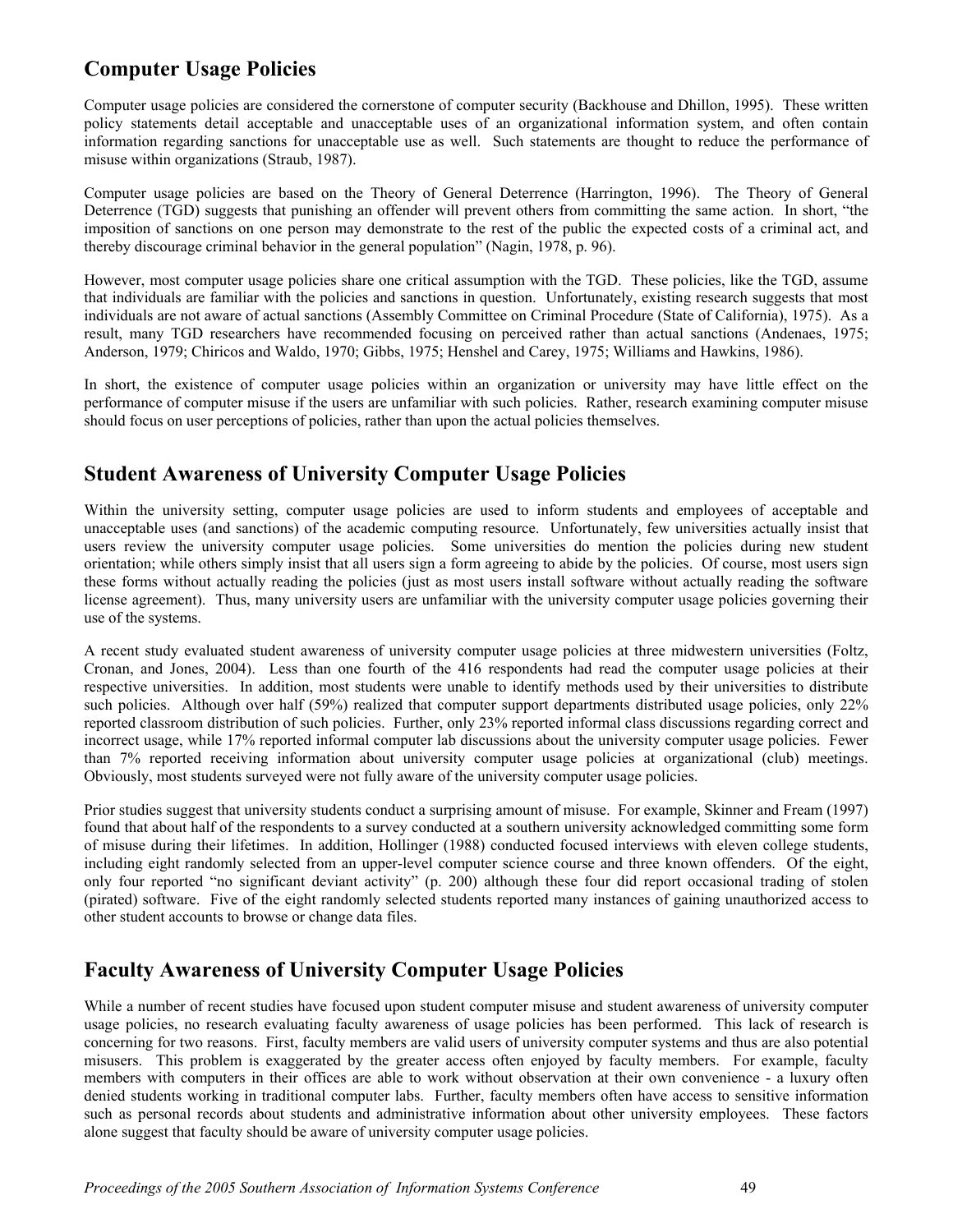Second, and more importantly, faculty members are both an information source and role model for students. Faculty members often answer student questions regarding university policies. While they are typically not responsible for educating students regarding such policies, an inability to answer such questions may result in improper understanding on the part of students. In addition, faculty should be aware of their leadership role. Their behavior should serve as a guide for students. Thus, faculty members, like all valid users, should be aware of university computer policies.

The importance of faculty members in shaping student behavior is highlighted by the Theory of Planned Behavior (Ajzen, 1988). The Theory of Planned Behavior (TPB) suggests that behavior is best predicted by individual intention to perform that behavior (Ajzen, 1988; 1991; Doll and Ajzen, 1992). Intentions capture motivating factors that influence a behavior (Beck and Ajzen, 1991) and are formed as a result of individual attitudes toward the behavior, subjective norms, and perceived behavioral control (Ajzen, 1988). Attitudes are individual positive or negative evaluations of a behavior (Ajzen, 1988; Doll and Ajzen, 1992), while perceived behavioral control reflects the individuals' perception of their ability to perform the behavior in question (Ajzen, 1988). Subjective norms reflect perceived social pressure to perform or not perform a behavior based on referent others (people important to the individual) (Ajzen, 1988). Thus, the leadership role of faculty members may influence student performance of misuse, assuming that students perceive faculty members as important. Also, the TPB has been tested and supported in the study of misuse (Foltz, Cronan, and Jones, 2002).

### **Social Trust**

One factor that could potentially affect faculty members' awareness of usage policies could be their degree of social trust. Social trust refers to the tendency of laypeople to trust experts to make correct decisions regarding technology. Existing research in the area suggests that experts and laypeople often differ in opinions regarding the benefits and risks of technology hazards, partially because laypeople lack the expertise to correctly understand or evaluate these benefits and risks (Siegrist and Cvetkovich, 2000; Cvetkovich, Siegrist, Murray, and Tragessor, 2002; Siegrist, Cvetkovich, and Roth, 2000). Since most universities provide highly-trained technical support personnel, many faculty members may simply fail to read the policies since other, potentially more knowledgeable, individuals are in charge of preventing computer misuse. Although this seems like a logical decision, the consequences may be a lower level of faculty knowledge regarding university regulations. As mentioned earlier, this could lead to an increased amount of student misuse. For this reason, this study also measures the social trust experienced by faculty members.

# **Methodology**

A questionnaire was developed to investigate the faculty awareness of computer usage policies. The questionnaire includes demographic items, social trust items, and awareness items. The demographics section requests the following information: the Carnegie classification of the university, whether it is public or private, the academic rank of the respondent, the years of academic experience, gender, age, and the total enrollment of the institution. The social trust section utilizes items drawn from existing literature. The awareness portion of the questionnaire uses a survey instrument previously used to examine student awareness of university computer usage policies. It uses a 7 point Likert scale with 1 being strongly agree and 7 being strongly disagree. This instrument was slightly modified to reflect the target population.

The questionnaire was pilot tested using potential members of the target population. After evaluation and modification it was then administered via the internet to randomly chosen faculty members at a large university. In all, 300 faculty members were surveyed and a total of 75 usable responses were received, for a response rate of 25 percent. The results were analyzed using SPSS.

### **Results**

The survey data indicates that the respondents were fairly evenly split among academic departments with a slight majority coming from business or technology. Respondents were also evenly divided by gender, with an average age of 48. The respondents averaged nearly 16 years of academic experience with nearly 11 of that at their current institution. The respondents fell into the following academic categories: assistant professor (37.8%), associate professor (25.7%), full professor (18.9%), and other (16.3%). Most faculty members (71.6%) reported reading the regulations, and with a relatively short average time (8 months) since last reading them.

The results of the perceptual portion of the questionnaire are shown in Table 1. These results are divided into 5 separate areas: Awareness, Diffusion, Effectiveness, Perception of the Security Environment, and Social Trust.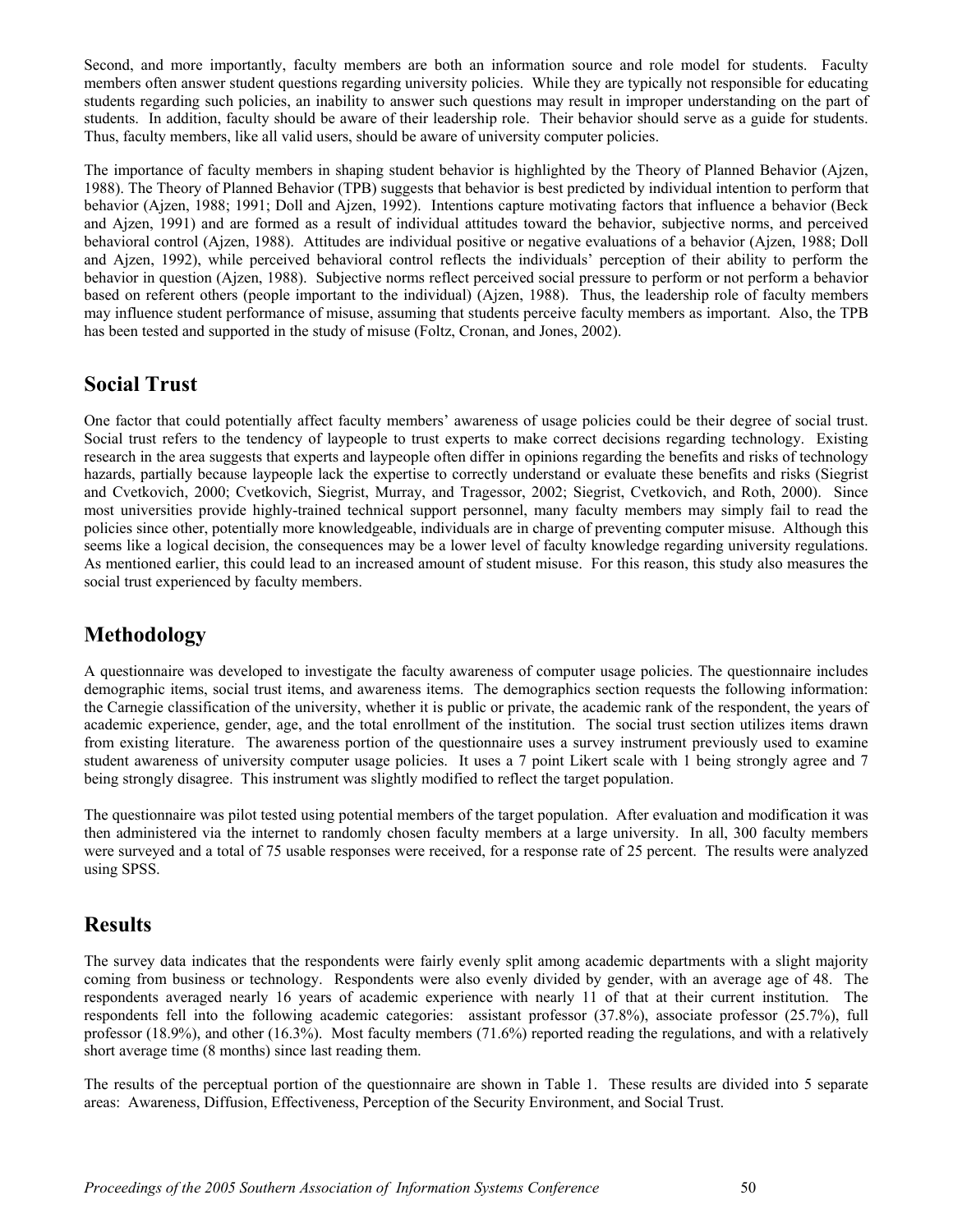#### *Awareness*

In terms of awareness, respondents tended to be neutral on their own awareness of the location of the usage rules. They were, however, less confident that their colleagues knew of the usage rules and even less confident in their students knowledge. Not surprisingly, those who had read the policy were significantly (.006) more aware of its location. Female respondents were significantly (.026) more likely to agree that faculty members were actively made aware of the policies than male.

#### *Diffusion*

Respondents were less certain that their colleagues or students had knowledge of the computer usage regulations. Respondents who believed that the threat of misuse was more risky were significantly more likely to discuss the usage policies with their students in both the classroom (.048) and the lab (.003). In addition, those who reported high levels of knowledge about the risk of computer misuse were significantly more likely to discuss the policies in the classroom (.000) or lab (.000).

#### *Effectiveness*

Respondents generally agreed with these items, indicating a lack of effectiveness of the usage regulations. Male respondents were more likely to agree that faculty members agreed to the regulations without reading them.

#### *Perception of the Security Environment*

Respondents tended to agree with all items in this category. In general, respondents felt that the security philosophy was well meaning, well known, and was formed in a response to known or suspected security incidents.

| Question $(1=strongly agree, 2=strongly disagree)$                               | Mean |
|----------------------------------------------------------------------------------|------|
| <b>Awareness</b>                                                                 |      |
| I am familiar with the Academic Computer Use Regulations                         | 3.37 |
| I know where the regulations are located.                                        | 4.7  |
| Other faculty members know where the regulations are located.                    | 5.0  |
| Students know where the regulations are located.                                 | 5.59 |
| <b>Diffusion</b>                                                                 |      |
| The University insists that faculty members read and reread regulations.         | 4.65 |
| The University insists that students read and reread regulations                 | 5.10 |
| I discuss regulations with students in the classroom                             | 5.32 |
| I discuss regulations with students in the lab.                                  | 5.18 |
| <b>Effectiveness</b>                                                             |      |
| Most faculty agree to the regulations without reading them.                      | 2.39 |
| Most students agree to the regulations without reading them.                     | 2.75 |
| Most faculty read the regulations once and then forget about it.                 | 3.23 |
| <b>Perception of the Security Environment</b>                                    |      |
| Security philosophy is to provide tight security without hindering productivity. | 3.19 |

#### **Table 1. Survey results**.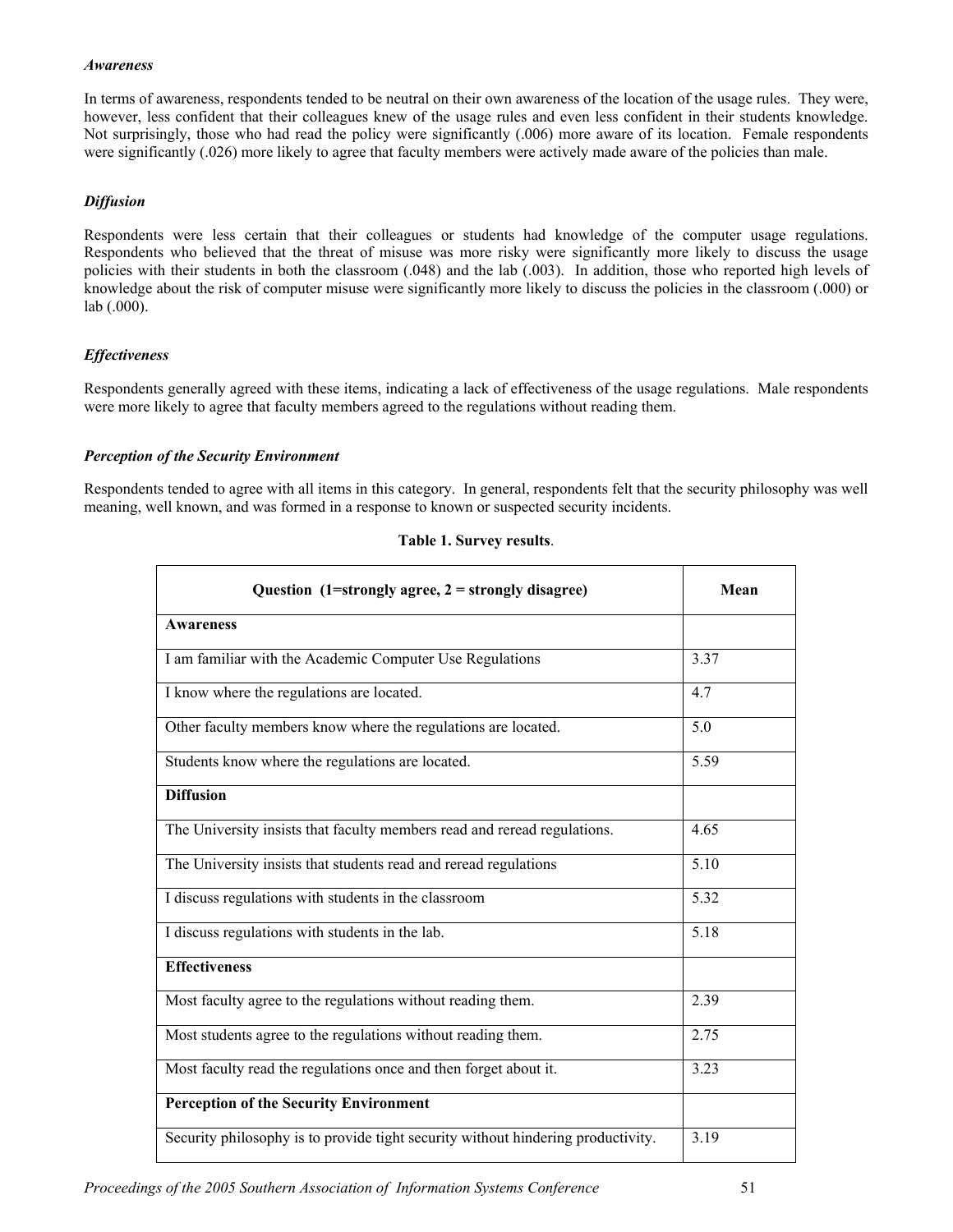| Security efforts are well known.                                  | 3.79 |
|-------------------------------------------------------------------|------|
| Security efforts are in reaction to known or suspected incidents. | 3.69 |
| Security efforts convince people not to commit misuse.            | 3.79 |

### *Social Trust*

As mentioned earlier, social trust refers to the tendency of laypeople to trust experts to make correct decisions regarding technology. In general, the results support this concept. First, a significant correlation. (000) exists between the level of confidence respondents have in those in charge of computer security and the perceived worth of the policy. Confidence in those in charge of computer security was also positively correlated with confidence in deterrence (.005). Also, respondents with higher levels of confidence in the authorities were significantly (.007) more likely to believe that students agreed to computer policies without reading them. Finally, those with higher degrees of knowledge were significantly (.000) more likely to believe that threats to security were risky.

### **Conclusion**

This study examined faculty awareness of computer usage regulations in the following areas: awareness, diffusion, effectiveness, and perception of the security environment. In addition, the concept of social trust as it relates to computer security was explored.

In general, the survey found respondents to be rather neutral in regards to their knowledge of computer security regulations. They also tended to have less confidence in their peers' or students' knowledge of these regulations. Not surprisingly, those who perceived the risk of computer misuse to be high were more likely to discuss it with their students.

The most interesting part of this study lies in the concept of social trust as it relates to computer security. Our results provide some support for the notion that many faculty members may simply fail to read the policies since other, potentially more knowledgeable, individuals are in charge of preventing computer misuse.

The results of this study should be viewed in light of a number of limitations. First, this was a pilot study using an untested instrument. Second, the sample was obtained from a single university. Finally, the sample could contain some sampling bias since those interested in computer security may have been more likely to reply. More research is needed to further explore this phenomenon. Specifically, the role of social trust in the computer security environment within a university setting needs to be further examined.

### **References**

Ajzen, Icek (1988). Attitudes, Personality, and Behavior. The Dorsey Press, Chicago, IL.

- Ajzen, Icek (1991). The Theory of Planned Behavior. *Organizational Behavior and Human Decision Processes*, 50(2), pp. 179-211.
- Andenaes, Johannes (1975). General Prevention Revisited: Research and Policy Implications. *General Deterrence: A Conference on Current Research and Standpoints*. National Swedish Council for Crime Prevention, Stockholm, 12- 59.
- Anderson, Linda S. (1979). The Deterrent Effect of Criminal Sanctions: Reviewing the Evidence. *Structure, Law, and Power*. Eds. Paul J. Brentingham and Jack M. Kress. Sage Publications, Beverly Hills, CA.
- Anthes, Gary H. (1996). Hack Attack: Cyberthieves Siphon Millions from U.S. Firms. *Computerworld*, 30(16), 81.
- Assembly Committee on Criminal Procedure (State of California) (1975). Public Knowledge of Criminal Penalties. *Perception in Criminology*. Eds. R. L. Henshel and R. A. Silverman. Columbia University Press, New York, NY, 74-90.
- Backhouse, James and Gurpreet Dhillon (1995). Managing Computer Crime: A Research Outlook. *Computers & Security*, 14(7), 645-651.